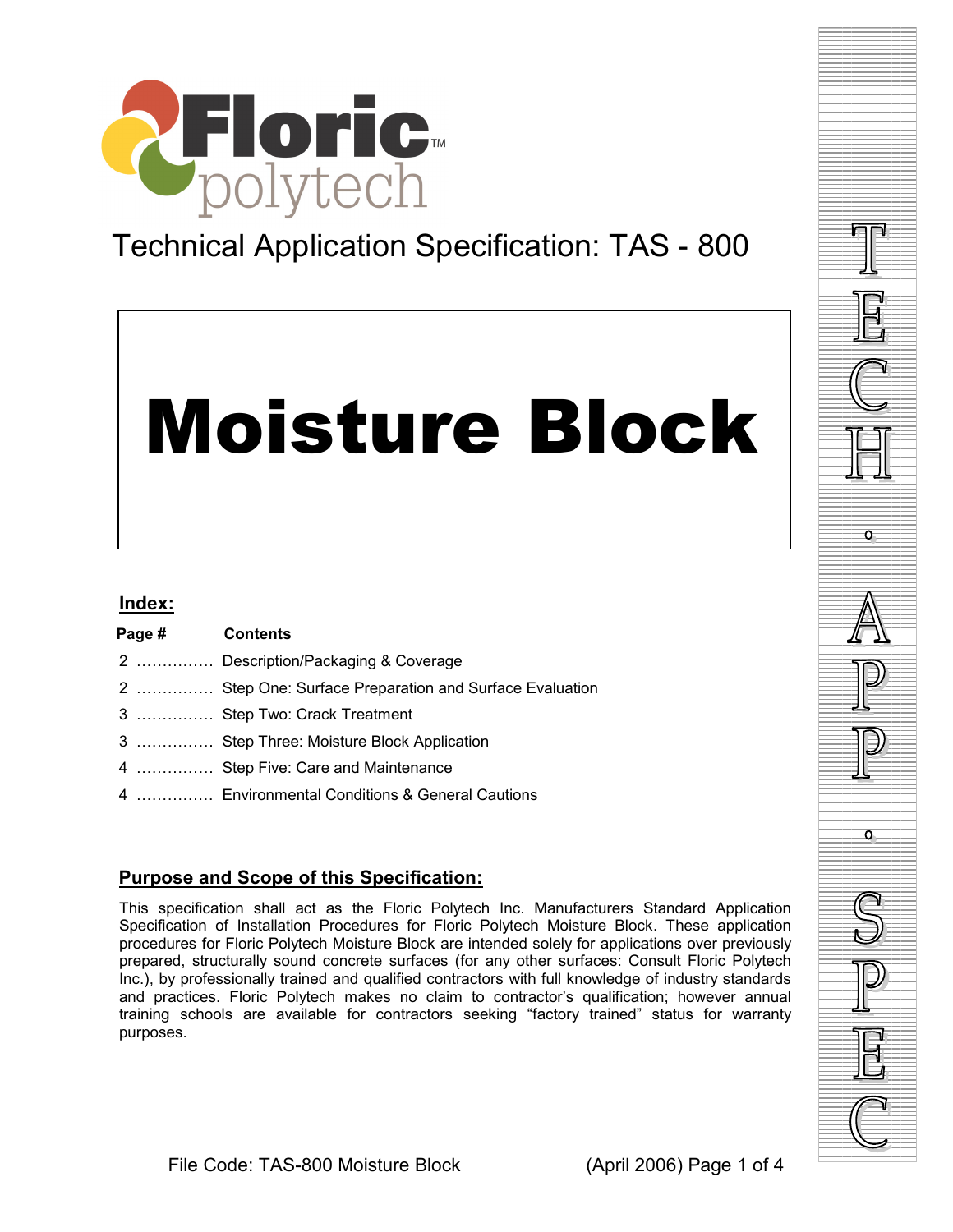# **Technical Application Specification For: TAS – 800 Cont'd**

#### **Product Description:**

Floric Polytech Moisture Block is a two component, moisture tolerant, 100 % solids epoxy primer. Moisture Block may be used as a moisture tolerant primer for Floric Polytech epoxy or urethane coatings, or as the primer for the Floric Polytech Dyna-Vap moisture vapor dissipation system.

**Thickness:** 8-10 mils

#### **Description and Packaging & Coverage:**



The above table is designed only as a guide in determining actual materials required. Mock up samples and/or job site mock-ups are highly recommended.

#### **Test Sections and Mock ups:**

Experimentation with application procedures are highly recommended prior to tackling a project with this product. It is recommended that samples and mock-ups be done. Representative test sections must be produced for the Owner's approval in writing.

#### **1) STEP ONE: SURFACE PREPARATION AND SURFACE EVALUATION**

- **A)** Prior to performing any installation of Floric Polytech materials the concrete substrate should be evaluated for unacceptable conditions such as dusting, powdering, and/or other type of latent structural defects. Substrate preparation should be started only after all substrate requirements and environmental conditions have been met, and relevant substrate testing has been completed.
- **B)** Check moisture vapor pressure using a Calcium chloride moisture test kit. Report these readings and any other unusual slab conditions to Owner, Architect, General Contractor and Floric Polytech, Inc. immediately. **Note:** All Moisture related information must be copied to Floric Polytech for warranty purposes. **Note:** any tampering or disturbance with this test can yield non-accurate high-test results, causing added costs and time to the schedule. Test kits should be set one per thousand square feet.
- **C)** Areas in the floor contaminated with hydraulic fluid, cutting oils, and/or any other such penetrating material prone to migration, should be marked, degreased and shot-blasted until they turn white. Stubborn stains may need to be degreased, flame burnt, and then shot-blasted. Immediately prime-coat these areas with an epoxy primer to avoid further contaminant migration to the surface
- **D)** Floric Polytech Moisture Block is a thin -section flooring and will thus reflect any pronounced grooves or scores within the substrate. . The degree of surface preparation specified may require that pock-marks, rough spots, and/or surface irregularities in the concrete should be repaired with the appropriate Floric Polytech approved product. Minor irregularities can be spot-patched using Floric Polytech SRP-100. Consult Floric Polytech for substrate patch and repairs products, treatment of cracks, cold joints, control joints, expansion joints, seismic joints, deep fill patches, high early strength concrete design for full depth repairs, and adjoining drain and edge terminations.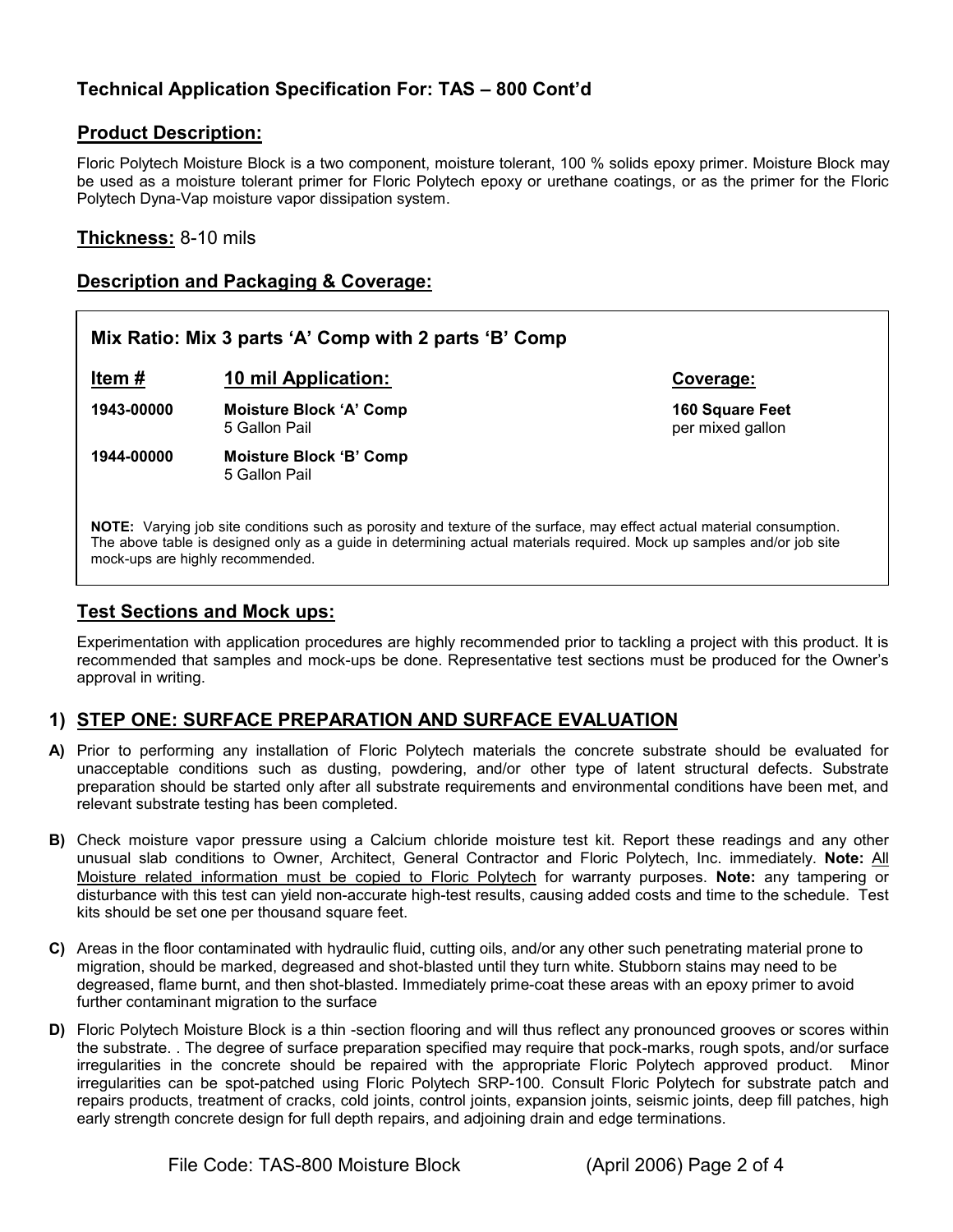## **Technical Application Specification For: TAS - 800 Cont'd**

**E)** Surfaces should only be lightly "brush-blasted" with machines operating at high speed levels ranging, using reduced shot size (S170 - S230), appropriate for the equipment used. Shot blasting should be performed in accordance with the International Concrete Repair Institute (ICRI) Standards for concrete surface preparation.

**Caution:** The production of acceptable shot-blasted surfaces for application of Moisture Block is highly dependent upon the skill of the shot-blast machine operator.

- **F)** Shot-blasted concrete surfaces must be swept, vacuumed, and/or blown free of any debris, residual dust, and steel shot to avoid contamination of subsequent sealer coats.
- **G)** Before proceeding to the mixing and application steps, concrete substrate must be clean and dry, with sufficient material removed to provide optimum bond to a sound surface. Optimum bonding substrates shall be shot-blasted and free of laitance, glaze, efflorescence, and any other bond-inhibiting curing compounds or form release agents, etc.
- **H)** Do not proceed to mixing and application steps if substrate and environmental conditions exceed temperature and humidity limits of 55-90°F (12-33°C), and not to exceed 95% Relative Humidity. A five percent variance between wet bulb reading and relative humidity is required prior to the application of Floric Polytech materials.

#### **2) STEP TWO: CRACK TREATMENT**

Existing cracks in the concrete substrate may transfer through the Floric Polytech Moisture Block. To reduce the occurrence of cracks in the Floric Polytech Moisture Block application it is important to properly identify and treat substrate cracks.

#### **CRACK REPAIR:**

Refer to the guidelines set forth in Floric Polytech TAS-105 Crack Detailing.

#### **3) STEP FOUR: MOISTURE BLOCK APPLICATION**

#### **EQUIPMENT***:*

In addition to the standard professional tools necessary to complete any multi-component floor coating application, the Floric Polytech Moisture Block application will require the following tools and equipment: squeegee, trowels, and rollers for spreading and applying material. As different finishing tools will leave different looks, test sections must be applied using appropriate cleaning and application method before use and application of project.

#### **PROTECTION:**

Protect walls and surrounding surfaces not to receive Floric Polytech Moisture Block. Do not allow coatings to come in contact with wood, metal or any surfaces not intended to be coated.

#### **MOISTURE BLOCK APPLICATION:**

**A. Mixing:** Premix the individual containers of Floric Polytech Moisture Block 'A' and 'B' to insure proper polymer dispersion. Stir with a power drill motor and jiffy type mixing paddle until the material is mixed into a homogenous blend. Slowly pour the measured contents of the 'B' component into the measured 'A' material and mix with a power drill motor and jiffy type mixing paddle for 3 minutes.

**Bulk mix ratio:** 3 parts 'A' to 2 parts 'B'.

**B. Coverage:** Approximate coverage is as follows:

| <b>Thickness</b> | Coverage Rate                    |
|------------------|----------------------------------|
| 10 mils          | 160 square feet per mixed gallon |

**C. Spreading:** Pour Moisture Block material onto surface in a line. Use a squeegee to spread material at desired thickness quickly and evenly. Backroll material as evenly as possible, with a ¼" nap mohair roller, it is important to have a consistent thickness and to reduce roller marks over the whole surface. Keep a wet edge while applying. **Note:** Wear spiked shoes while spreading material so that you can walk freely as you backroll material.